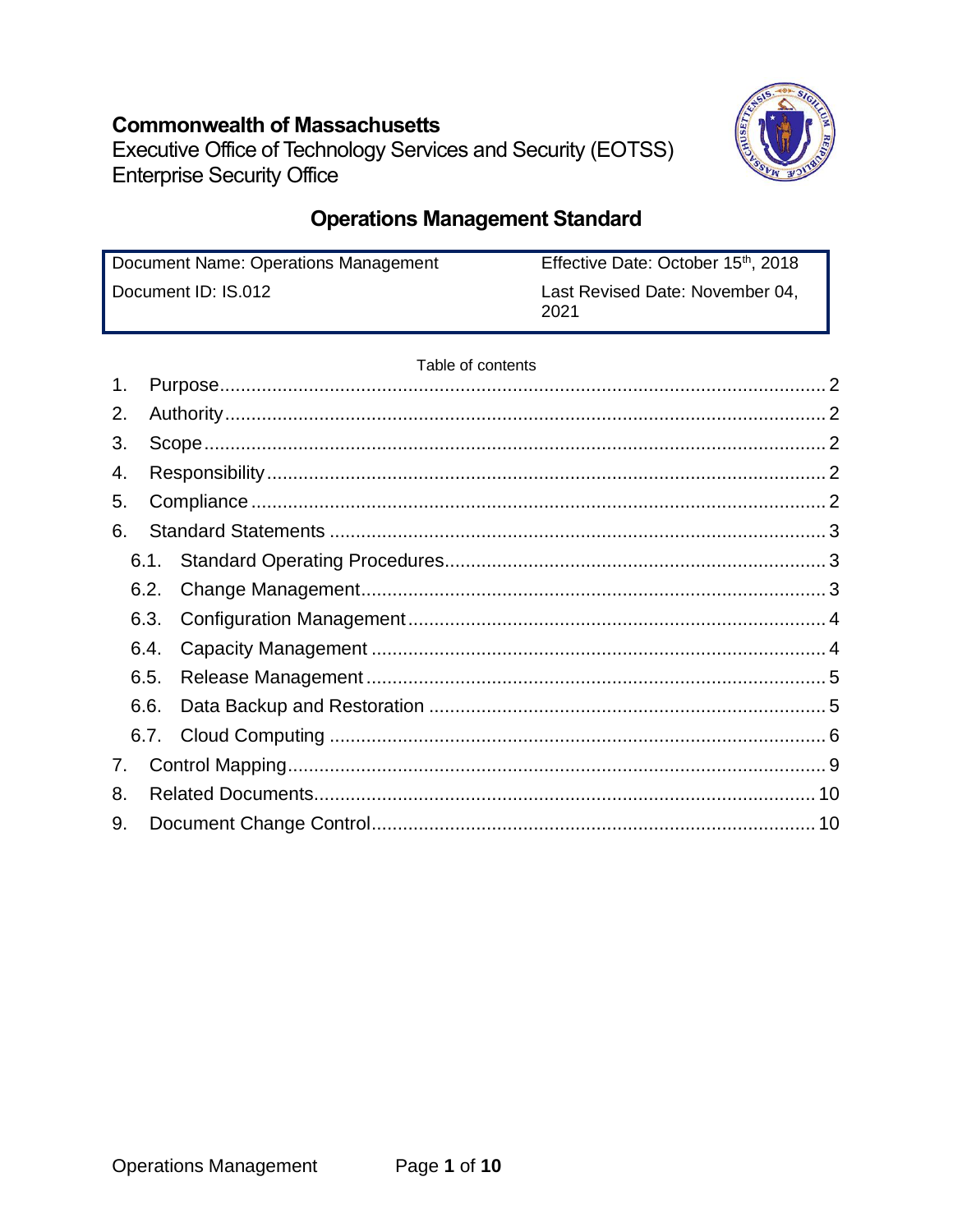### <span id="page-1-0"></span>**1. PURPOSE**

1.1. **Operations Management** *Standard* **—** The purpose of this standard is to document the requirements and key information security considerations for information technology operations, including the definition of *standard* operating procedures, change management, configuration management, release management, information backup and restoration and cloud computing.

# <span id="page-1-1"></span>**2. AUTHORITY**

2.1. M.G.L. Ch. 7d provides that "Notwithstanding any general or special law, rule, regulation, executive order, policy or procedure to the contrary, all executive department agencies shall, and other state agencies may, adhere to the policies, procedures and objectives established by the executive office of technology services and security with respect to activities concerning information technology."

# <span id="page-1-2"></span>**3. SCOPE**

3.1. This document applies to the use of information, information systems, electronic and computing devices, applications, and network resources used to conduct business on behalf of the Commonwealth. The document applies to the Executive Department including all executive offices, and all boards, commissions, agencies, departments, divisions, councils, and bureaus.. Other Commonwealth entities that voluntarily use or participate in services provided by the Executive Office of Technology Services and Security, such as mass.gov, must agree to comply with this document as a condition of use. Executive Department agencies and offices are required to implement procedures that ensure their *personnel* comply with the requirements herein to safeguard information.

### <span id="page-1-3"></span>**4. RESPONSIBILITY**

- 4.1. The Enterprise Security Office is responsible for the development and ongoing maintenance of this *policy*.
- 4.2. The Enterprise Security Office is responsible for this *policy* and may enlist other departments to assist in the monitoring and maintenance of compliance with this *policy*.
- 4.3. Any inquiries or comments regarding this *policy* shall be submitted to the Enterprise Security Office by sending an email t[o EOTSS-DL-Security Office.](mailto:EOTSS-DL-SecurityOfficeManagers)
- 4.4. Additional information regarding this *policy* and its related standards may be found at [https://www.mass.gov/cybersecurity/policies.](https://www.mass.gov/cybersecurity/policies)

### <span id="page-1-4"></span>**5. COMPLIANCE**

5.1. Compliance with this document is mandatory for the Executive Department including all executive offices, boards, commissions, agencies, departments, divisions, councils, and bureaus. Violations are subject to disciplinary action in accordance to applicable employment and collective bargaining agreements, up to and including the termination of their employment and/or assignment with the Commonwealth.

Exceptions to any part of this document must be requested via email to the Security Office [EOTSS-DL-Security Office.](mailto:EOTSS-DL-SecurityOfficeManagers) A policy exception may be granted only if the benefits of the exception outweigh the increased risks, as determined by the Commonwealth CISO.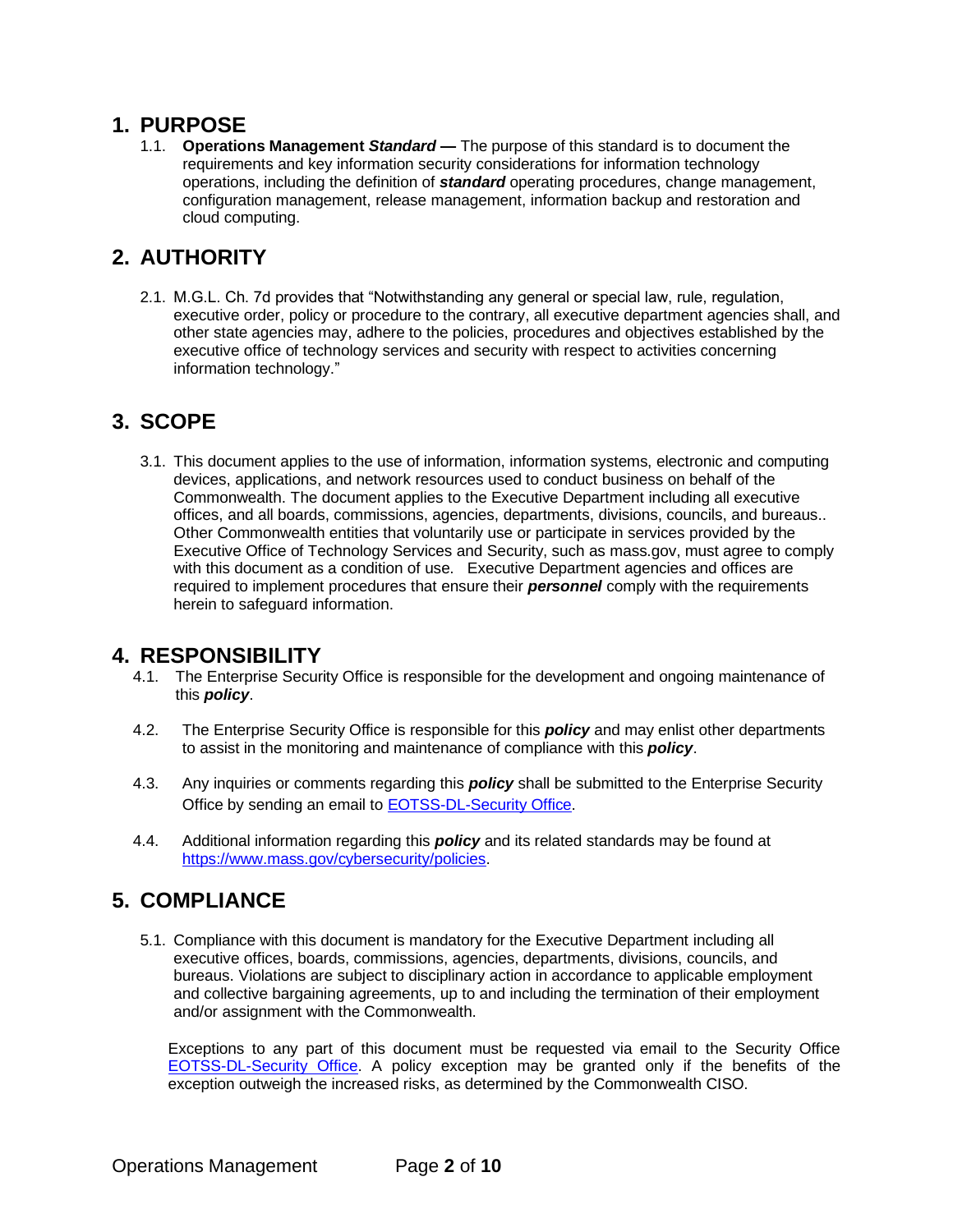### <span id="page-2-3"></span><span id="page-2-0"></span>**6. STANDARD STATEMENTS**

### <span id="page-2-1"></span>6.1. Standard Operating Procedures

Commonwealth Offices and Agencies must document standard operating procedures for critical and high-risk *information systems*, to include:

- 6.1.1. Secure installation and configuration of systems.
- 6.1.2. Secure processing and handling of information (automated and manual).
- 6.1.3. Job scheduling requirements, including interdependencies with other systems.
- 6.1.4. Error and exception handling procedures.
- 6.1.5. System restart and recovery procedures to restore service in a timely manner in the event of system failure.
- 6.1.6. Logging requirements, including maintaining an audit trail for operational and security events, monitoring procedures and log management procedures (see *Logging and Event Monitoring Standard* for additional details).
- 6.1.7. Support and escalation procedures, including contact information of technical support staff.

#### <span id="page-2-2"></span>6.2. Change Management

Commonwealth Offices and Agencies must implement a change management process that includes:

- 6.2.1. Definition of change request categories (High, Medium, Low risk).
- 6.2.2. Definition of the change request approval process, including the level of involvement of the Change Advisory Board — High and Medium risk must be approved by the Change Advisory Board.
- 6.2.3. Identification and documentation of all change requests in a system of record.
- 6.2.4. Planning and testing of changes prior to implementation.
- 6.2.5. Verification that information security and compliance (e.g., regulatory) requirements have been met.
- 6.2.6. Identification of stakeholders and definition of communication channels to communicate change details.
- 6.2.7. Fallback procedures to recover from unsuccessful changes and unforeseen events.
- 6.2.8. Definition of the emergency change request process.
- 6.2.9. Definition of a process (define the frequency of review) to perform a periodic review of the change management process to ensure compliance.
- 6.2.10. Emergency change requests should be regularly audited to ensure the process is being used for its intended purpose.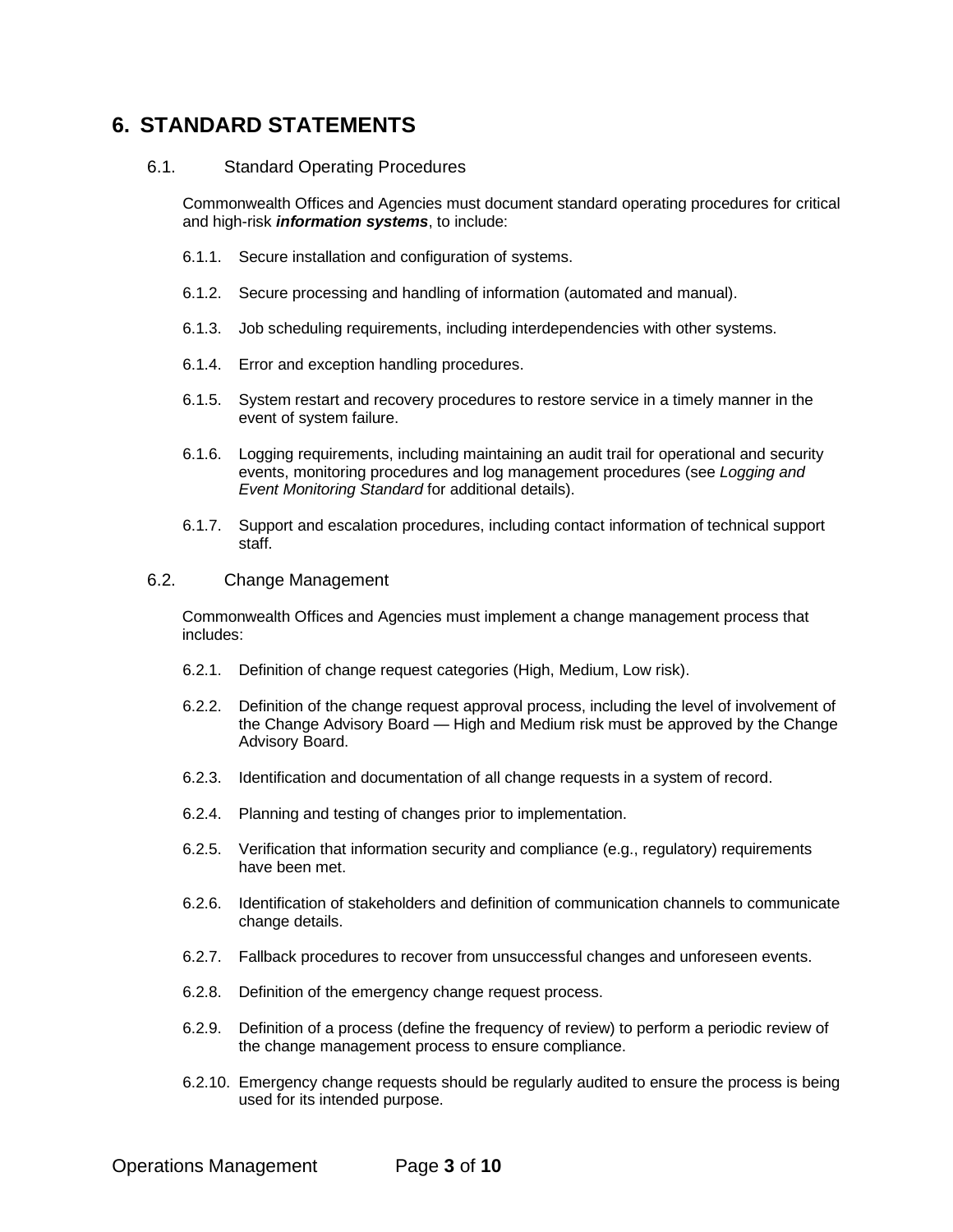### <span id="page-3-0"></span>6.3. Configuration Management

Commonwealth Offices and Agencies must establish controls to maintain the integrity of information systems, including:

- 6.3.1. Maintain an asset inventory of authorized hardware and software. Update the asset inventory on a regular basis.
- 6.3.2. Deploy network eDiscovery tools (e.g., Tripwire IP360, NMAP, Cisco CDP) to monitor the presence of hardware and software operating within the environment. Establish an action plan to address unauthorized or unsupported *information systems* on the network.
- 6.3.3. Create, maintain and update standard operating procedures (Section [0\)](#page-2-3) for the secure configuration of *information systems*. Assess compliance with configuration requirements at least annually.
- 6.3.4. Establish security hardening guideline for *information systems,* including commercial off-the-shelf (COTS) products. Assess compliance with security hardening requirements at least quarterly.
- 6.3.5. Deploy automated configuration management tools to track configuration settings of *information systems* deployed within the Commonwealth's environment (where technically feasible). Develop action plans to address exceptions or open a risk exception.
- 6.3.6. Obtain Commonwealth CISO (or most senior security executive for *agencies*) approval prior to implementing changes to network devices. Changes must be implemented by qualified *personnel*.
- 6.3.7. Log and audit configuration changes to *information systems* and applications. Changes must be consistent with details recorded in the change request ticket.
- 6.3.8. To the extent possible, prohibit the use of generic and shared user IDs for configuration management activities. Change requests shall be logged and monitored on a regular basis.

#### <span id="page-3-1"></span>6.4. Capacity Management

Commonwealth Offices and Agencies must establish a capacity management process, including:

- 6.4.1. Document a capacity management plan for mission critical systems.
- 6.4.2. Perform periodic server consolidation assessments to reduce the IT footprint.
- 6.4.3. Decommission applications, databases and systems that are not required within an acceptable timeframe. *Information systems* that must remain operational beyond their end-of-life (e.g., vendor support life cycle) must be approved by the Commonwealth CISO (or designee).
- 6.4.4. Optimize application logic, database queries, batch processing (e.g., mainframe), etc. to reduce processing power requirements and bandwidth utilization.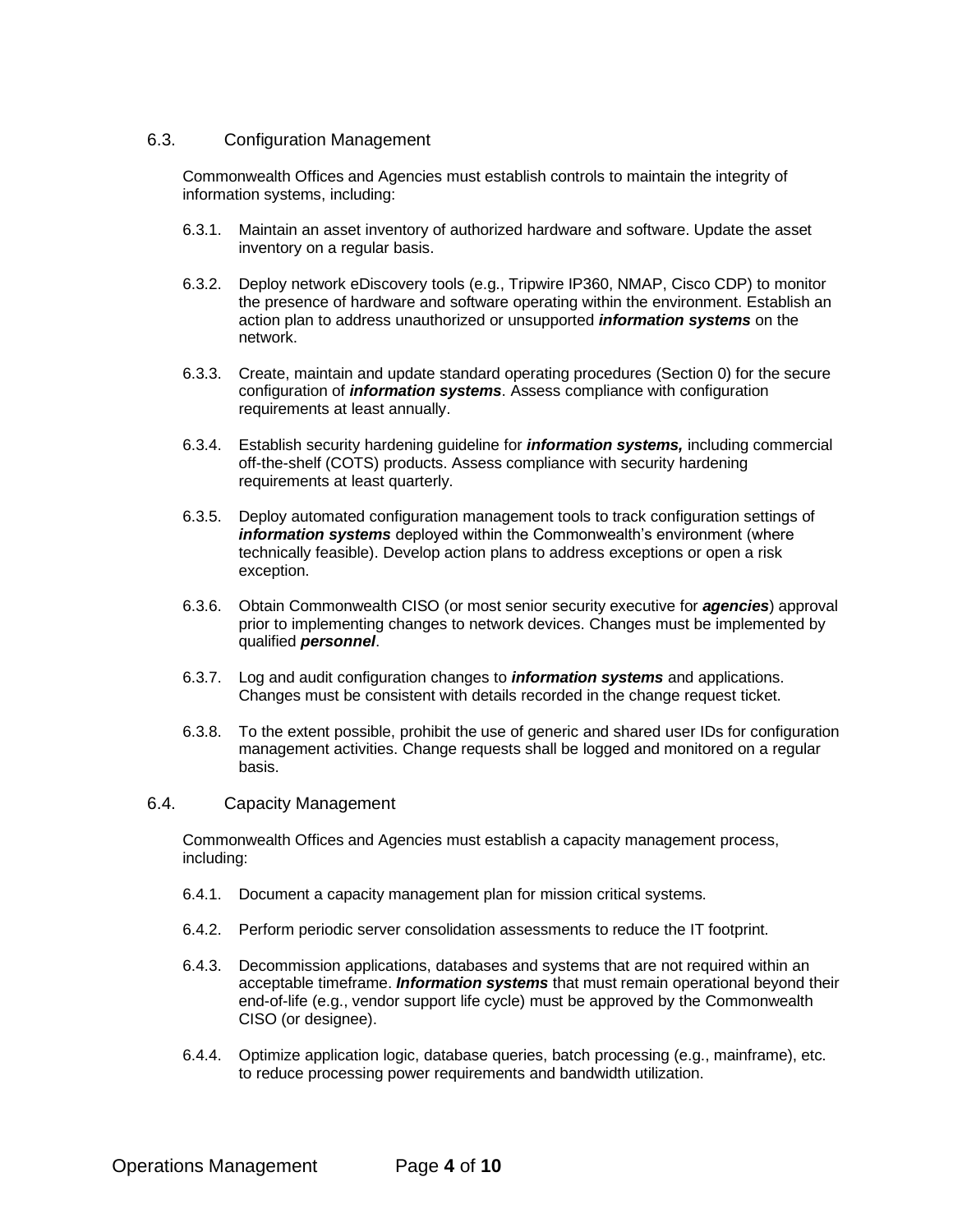- 6.4.5. Deny or restrict bandwidth for resource-hungry services that are not critical for business operations (e.g., video streaming).
- 6.4.6. Rationalize disk space and remove unnecessary data that is not subject to record retention requirements.

#### <span id="page-4-0"></span>6.5. Release Management

Commonwealth Offices and Agencies must document release management processes for IT environments and/or platforms.

- 6.5.1. Maintain separate development, test and production environments.
- 6.5.2. Source code must be reviewed and tested in a lower environment prior to promotion to the production environment.
- 6.5.3. Production data may be used in a lower environment (non-production) under the following conditions: exception request sought and granted by the Enterprise Security Office and the security controls for the lower environment is consistent with the production environment.
- 6.5.4. Developers must not have the ability to migrate code intro production environments.
- 6.5.5. If a dedicated release management role is not in place, Commonwealth Offices and Agencies must ensure that *personnel* are issued separate accounts to perform their release management duties. Monitoring shall be implemented and audited where technically feasible.
- <span id="page-4-1"></span>6.6. Data Backup and Restoration

Commonwealth Offices and Agencies must establish a process to backup information in a secure manner to enable the organization to restore its operational activities after a planned or unplanned interruption of service.

- 6.6.1. Data backup and retention requirements and timeframes are as follows:
	- 6.6.1.1. Weekly: A full backup of mission-critical (from an agency, legal or regulatory perspective) data.
	- 6.6.1.2. Daily: Incremental backups.
	- 6.6.1.3. Backup data should be retained on near-line storage for fast retrieval for the first 30 days and thereafter written to long-term secure storage per the record retention requirements.
- 6.6.2. The decision to back up must be informed by a business impact analysis (BIA) or a risk assessment that considers the following factors:
	- 6.6.2.1. Business need
	- 6.6.2.2. Security requirements
	- 6.6.2.3. Criticality of the information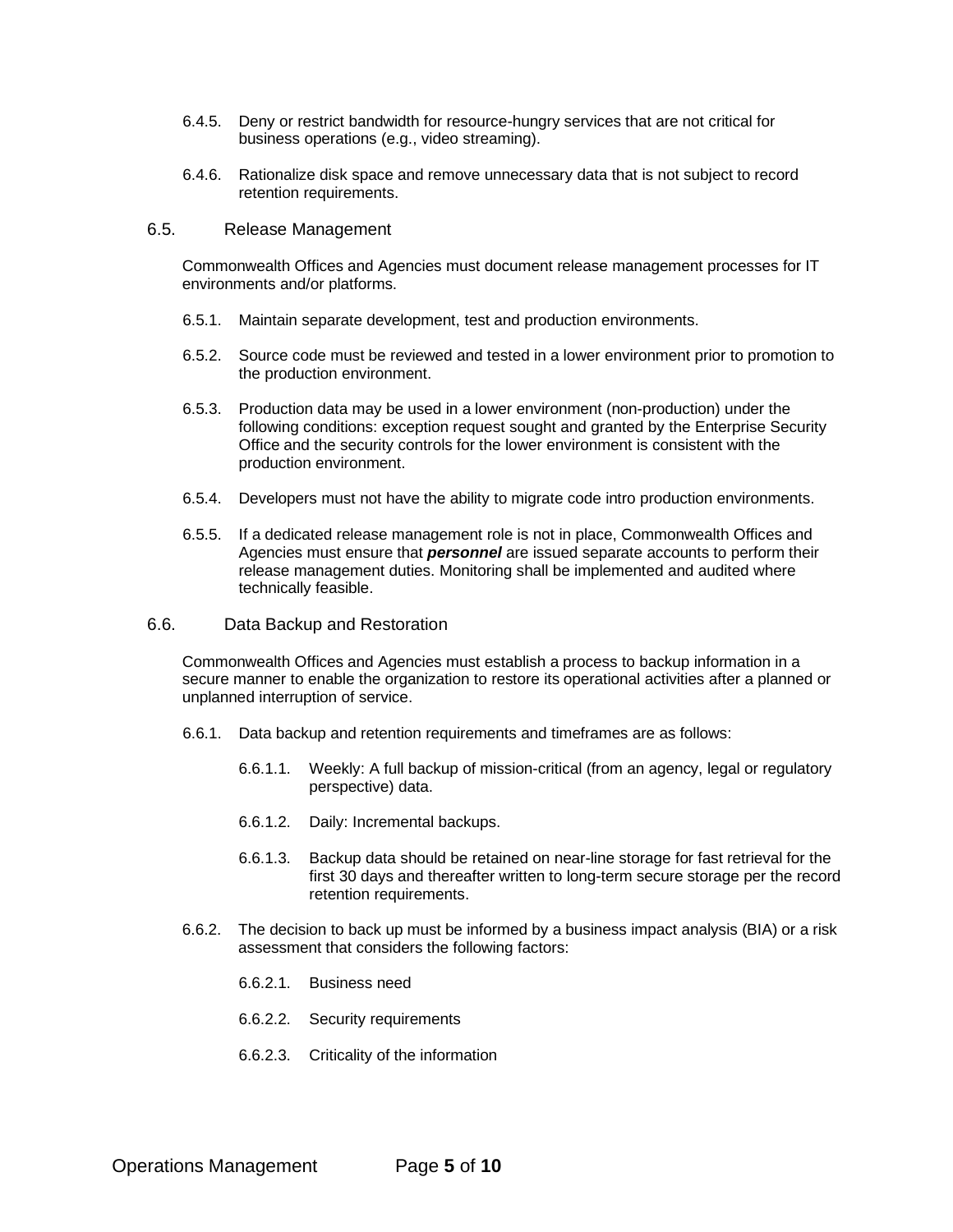- 6.6.3. Backup and recovery must be included as part of the business continuity and disaster recovery planning.
- 6.6.4. Backup and recovery documentation must be reviewed, tested and updated regularly.
- 6.6.5. Backup records must be accurate and complete, including exception tracking (i.e., success/failures to backup). Documented restoration procedures must be maintained for assets critical to the organization.
	- 6.6.5.1. At a minimum, data owner, classification of data, time of capture, retention duration and storage location must be captured.
- 6.6.6. Backup data must not be stored on the same media (i.e., electronic) or physical location (e.g., magnetic tapes) as the primary data source.
	- 6.6.6.1. Backup on removable media that will be transferred or stored offsite must be encrypted.
	- 6.6.6.2. Backup on removable media shall be protected from physical and environmental hazards.
	- 6.6.6.3. Backup on removable media shall be stored in secure areas under lock and key. Only authorized individuals should have physical access to backup tapes. Access logs must be maintained and reviewed on a regular basis.
	- 6.6.6.4. Backup on removable media shall be disposed of using secure deletion methods upon the end of life as defined in the *Physical Media Handling in the Asset Management Standard*.
- 6.6.7. Backup records subject to legal holds shall be managed in accordance with guidance provided by Legal.
- 6.6.8. Implement data protection controls such as encryption to protect the confidentiality and integrity of backups.
	- 6.6.8.1. For backup data that is encrypted and requires long or indefinite retention timeframes, consider *key* rotation in accordance with the *Cryptographic Management Standard*.

### <span id="page-5-0"></span>6.7. Cloud Computing

Commonwealth Offices and Agencies must establish standards to support the secure implementation of applications and services in public and private cloud environments.

- <span id="page-5-1"></span>6.7.1. The following are general requirements for all applications regardless of application tier (See *Information System Classification in Asset Management Standard* for application tiers):
	- 6.7.1.1. The cloud provider shall provide a mechanism to track performance metrics against contractual obligations, including information on major outages and time for resolution.
	- 6.7.1.2. Prior notification must be provided for maintenance activities, specifically, for any update, upgrade or maintenance of software or hardware equipment that may impact system performance.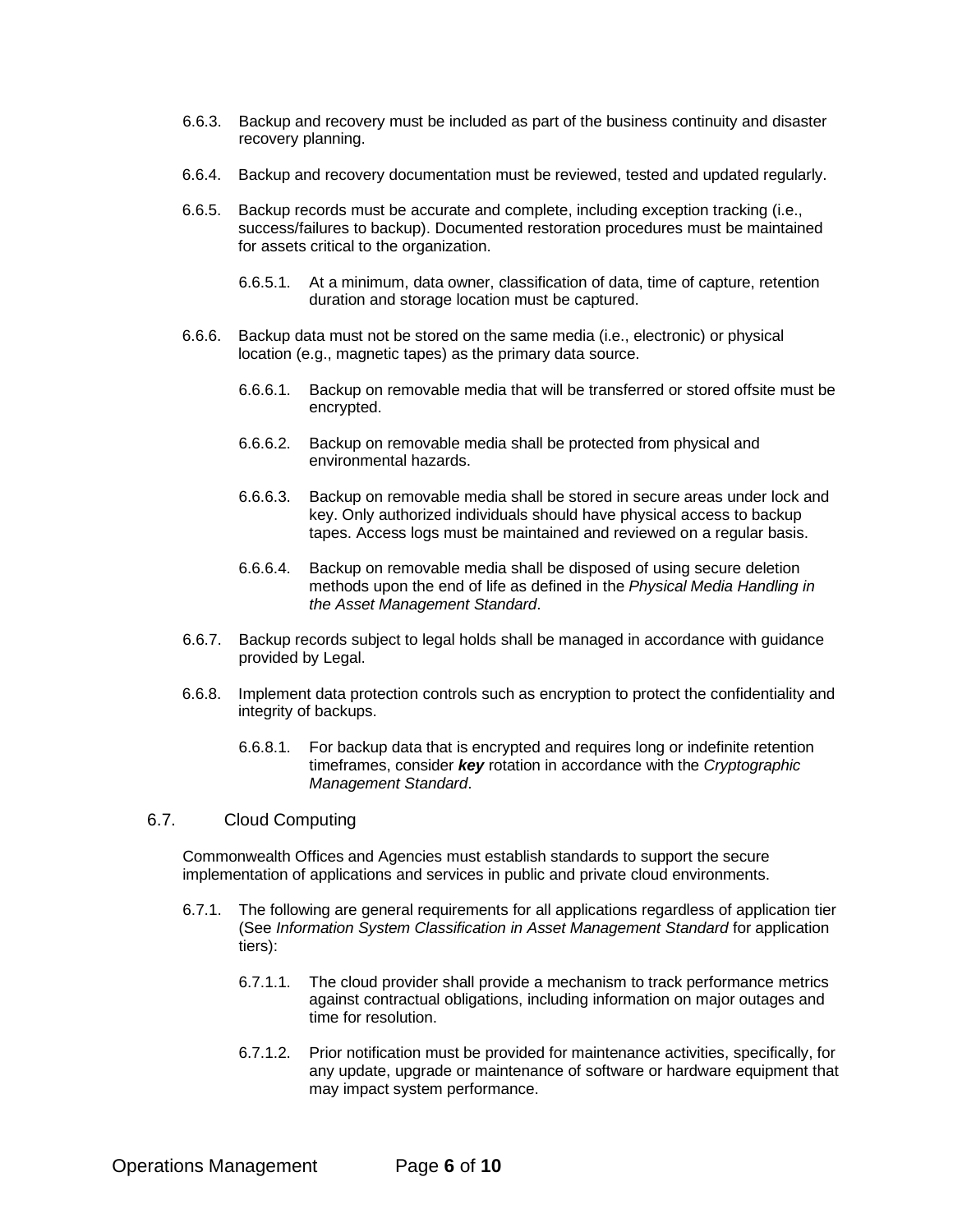- 6.7.1.3. Contracts must include minimum security clauses, the right to audit and relevant data protection requirements.
- 6.7.1.4. The cloud service provider must be able to produce vulnerability assessment reports such as SOC1/2, PCI self-assessment questionnaire (if applicable) upon request.
- 6.7.1.5. Application owners must be assigned for each application hosted in the cloud.
- 6.7.1.6. Operational policies, standards and procedures must be defined for cloudbased applications, including:
	- 6.7.1.6.1. Access control
	- 6.7.1.6.2. Cryptography
	- 6.7.1.6.3. Operations security (change and configuration management)
	- 6.7.1.6.4. Service development and maintenance
	- 6.7.1.6.5. Information security incident management
	- 6.7.1.6.6. Business continuity and recovery plan
- 6.7.1.7. Business continuity and disaster recovery plans must be documented and consistent with *IS.005 Business Continuity and Disaster Recovery*.
- 6.7.1.8. Service level agreements, including system uptime, availability and scalability (bandwidth, storage and transactional volume) must be defined during the contracting phase and codified in contractual agreements.
- 6.7.1.9. Backup, data restoration and data retention must be consistent with the *Data Backup and Restoration* section of the *Operations Management Standard*.
- 6.7.1.10. Data retention and retrieval periods, including the length of time within which the Commonwealth can retrieve its data from the cloud provider post contract termination must be codified.
- 6.7.1.11. Incident response plans and escalation procedures must be defined for applications hosted in the cloud. Periodic metrics of security events must be provided to the Commonwealth by the cloud service provider.
- 6.7.1.12. Patch management process must be defined, critical security patches must be deployed within a reasonable timeframe.
- 6.7.1.13. Access to applications must be role-based. Roles must be defined and documented. Quarterly audits of user roles must be conducted to verify appropriate separation of duties.
- 6.7.1.14. Users with administrative privileges must have separate user accounts for normal activities. Use of administrative accounts must be logged and periodically audited.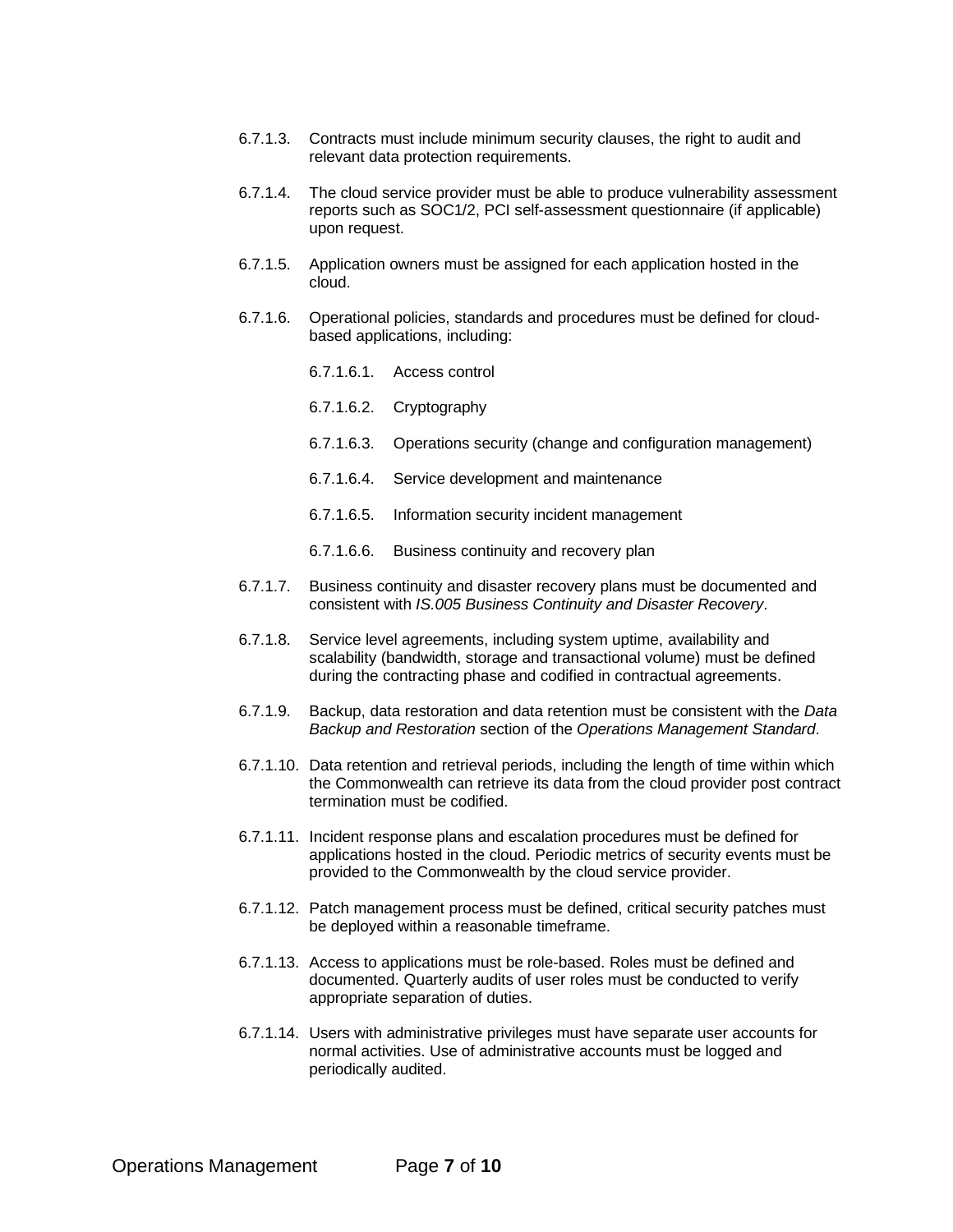- 6.7.1.15. Generic accounts are prohibited for interactive accounts. Users must be issued individual accounts. Where technically feasible, the cloud service provider shall integrate with a Commonwealth directory service to obtain identities (e.g., Active Directory).
- 6.7.1.16. Password policies must be consistent with the *Authentication Standard*, any exceptions must have a documented exception agreement and approval from the Commonwealth CISO (or designee).
- 6.7.1.17. Security reference and solution architecture diagrams must be defined for cloud-based applications. Application and system dependencies and interfaces must be documented.
- 6.7.2. In addition to Sectio[n 6.7.1,](#page-5-1) cloud applications that have a High-risk tiering (as per IS.004, Section 5.6.4) must:
	- 6.7.2.1. Provide evidence of information security training and background checks for *personnel* working on cloud computing deployments supporting the Commonwealth.
	- 6.7.2.2. Develop a contingency plan if a cloud service provider is acquired or goes out of business.
	- 6.7.2.3. Document secure systems development and maintenance life cycle process.
	- 6.7.2.4. Define privacy and data protection requirements, including:
		- 6.7.2.4.1. Control content replication across technology environments.
		- 6.7.2.4.2. Control format, accuracy and encryption.
		- 6.7.2.4.3. Control who can access content.
		- 6.7.2.4.4. Control content life cycle and disposal.
		- 6.7.2.4.5. Encrypt *confidential* data at rest.
		- 6.7.2.4.6. Encrypt *confidential* data in transit.
	- 6.7.2.5. Implement security monitoring controls, including the ability to monitor and detect anomalous activity. Logs shall be sent to the enterprise SIEM.
	- 6.7.2.6. Implement intrusion detection and prevention controls.
	- 6.7.2.7. Implement forensics capabilities to assist the investigation in the case of a security incident or breach.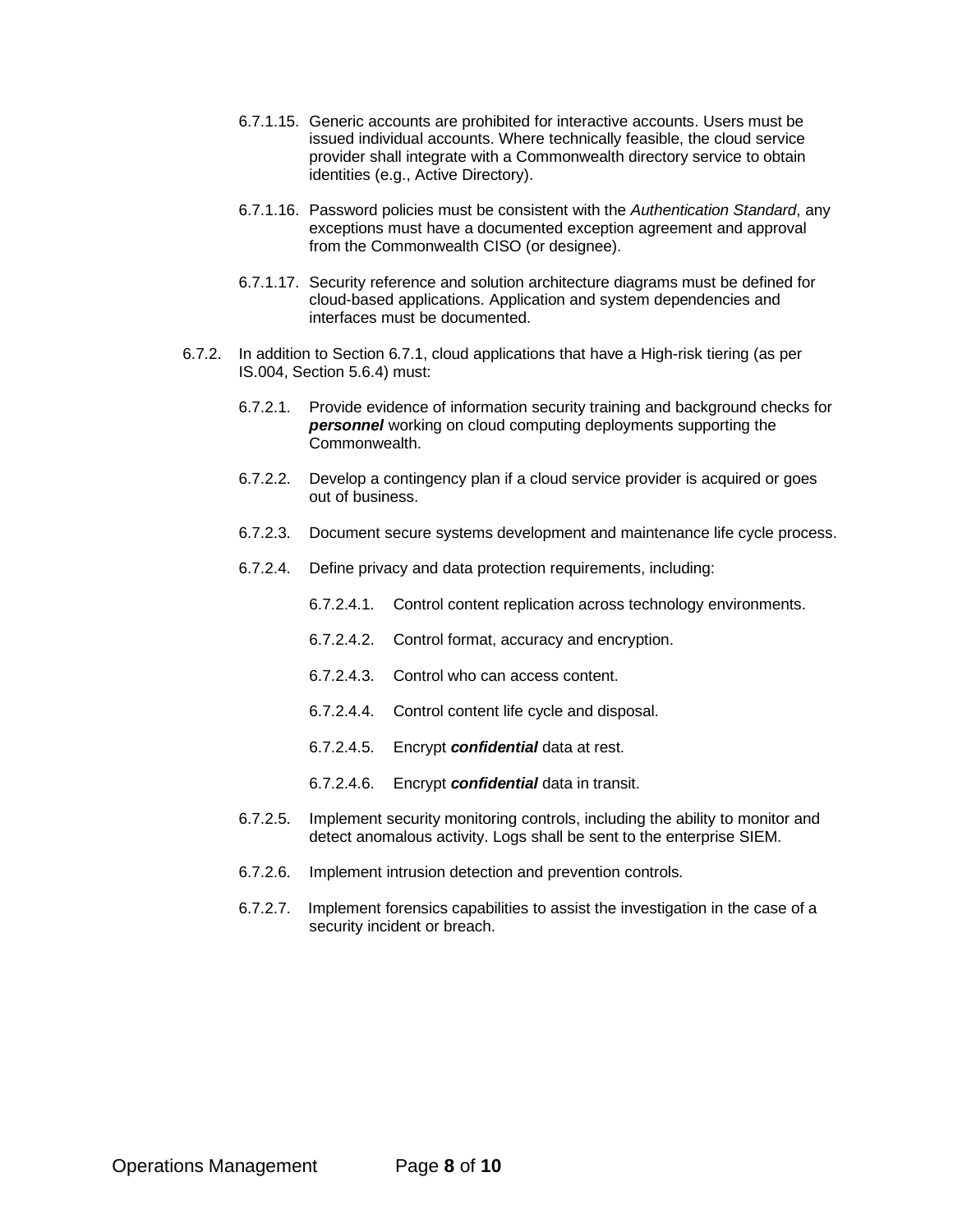# <span id="page-8-0"></span>**7. CONTROL MAPPING**

| <b>Section</b>                     | <b>NIST 800-53</b> | <b>CIS 20</b>            | <b>NIST CSF</b> |
|------------------------------------|--------------------|--------------------------|-----------------|
| 6.1. Standard Operating Procedures | $AU-1$             |                          | $ID.GV-1$       |
|                                    | $AU-2$             | CSC <sub>6</sub>         | PR.PT-1         |
|                                    | $AU-3$             | CSC <sub>6</sub>         | PR.PT-1         |
|                                    | $AU-4$             |                          | PR.DS-4         |
|                                    | $AU-5$             | CSC <sub>6</sub>         | PR.PT-1         |
|                                    | $AU-8$             | CSC <sub>6</sub>         | PR.PT-1         |
|                                    | <b>AU-11</b>       | CSC <sub>6</sub>         | PR.PT-1         |
|                                    | $AU-12$            | CSC <sub>6</sub>         | PR.PT-1         |
|                                    | $SI-11$            |                          |                 |
|                                    | $CP-2$             |                          | ID.AM-5         |
| 6.2. Change Management             | $CM-1$             |                          | ID.GV-1         |
|                                    | $CM-3$             | CSC <sub>3</sub>         | <b>PR.IP-1</b>  |
|                                    | $CM-4$             | CSC <sub>3</sub>         | <b>PR.IP-1</b>  |
|                                    | $CM-5$             | CSC <sub>3</sub>         | <b>PR.IP-1</b>  |
|                                    | $CM-9$             | CSC <sub>3</sub>         | <b>PR.IP-1</b>  |
|                                    | $AC-5$             | CSC <sub>5</sub>         | PR.AC-4         |
| 6.3. Configuration Management      | $CM-1$             |                          | $ID.GV-1$       |
|                                    | $CM-3$             | $CSC$ 3                  | <b>PR.IP-1</b>  |
|                                    | $CM-4$             | CSC <sub>3</sub>         | <b>PR.IP-1</b>  |
|                                    | $CM-5$             | CSC <sub>3</sub>         | <b>PR.IP-1</b>  |
|                                    | $CM-7$             | CSC <sub>3</sub>         | <b>PR.IP-1</b>  |
|                                    | $CM-8$             | $CSC$ 1                  | ID.AM-1         |
|                                    | $CM-9$             | CSC <sub>3</sub>         | PR.IP-1         |
|                                    | $AC-5$             | CSC <sub>5</sub>         | PR.AC-4         |
|                                    | $AU-1$             |                          | $ID.GV-1$       |
|                                    | $CM-2$             | CSC 18                   | PR.DS-7         |
|                                    | $CM-6$             | CSC <sub>3</sub>         | <b>PR.IP-1</b>  |
|                                    | $AU-2$             | CSC <sub>6</sub>         | PR.PT-1         |
|                                    | $AU-3$             | CSC <sub>6</sub>         | PR.PT-1         |
|                                    | AU-4               |                          | PR.DS-4         |
|                                    | $AU-5$             | CSC <sub>6</sub>         | PR.PT-1         |
|                                    | $AU-8$             | CSC <sub>6</sub>         | PR.PT-1         |
|                                    | <b>AU-11</b>       | CSC <sub>6</sub>         | PR.PT-1         |
|                                    | <b>AU-12</b>       | CSC <sub>6</sub>         | PR.PT-1         |
| 6.4. Capacity Management           | AU-4               |                          | PR.DS-4         |
|                                    | $AU-5$             | CSC <sub>6</sub>         | PR.PT-1         |
|                                    | $CP-2$             | $\frac{1}{2}$            | ID.AM-5         |
|                                    | $SA-2$             | $\blacksquare$           | $\blacksquare$  |
|                                    | $SC-5$             | ÷,                       | PR.DS-4         |
| 6.5. Release Management            | $SC-32$            | $\overline{\phantom{a}}$ | $\blacksquare$  |
| 6.6. Data Backup and Restoration   | $CP-9$             | CSC 10                   | PR.IP-4         |
| 6.7. Cloud Computing               | $AC-16$            | CSC 5                    | PR.AC-4         |
|                                    | $AC-20$            | $\blacksquare$           | ID.AM-4         |